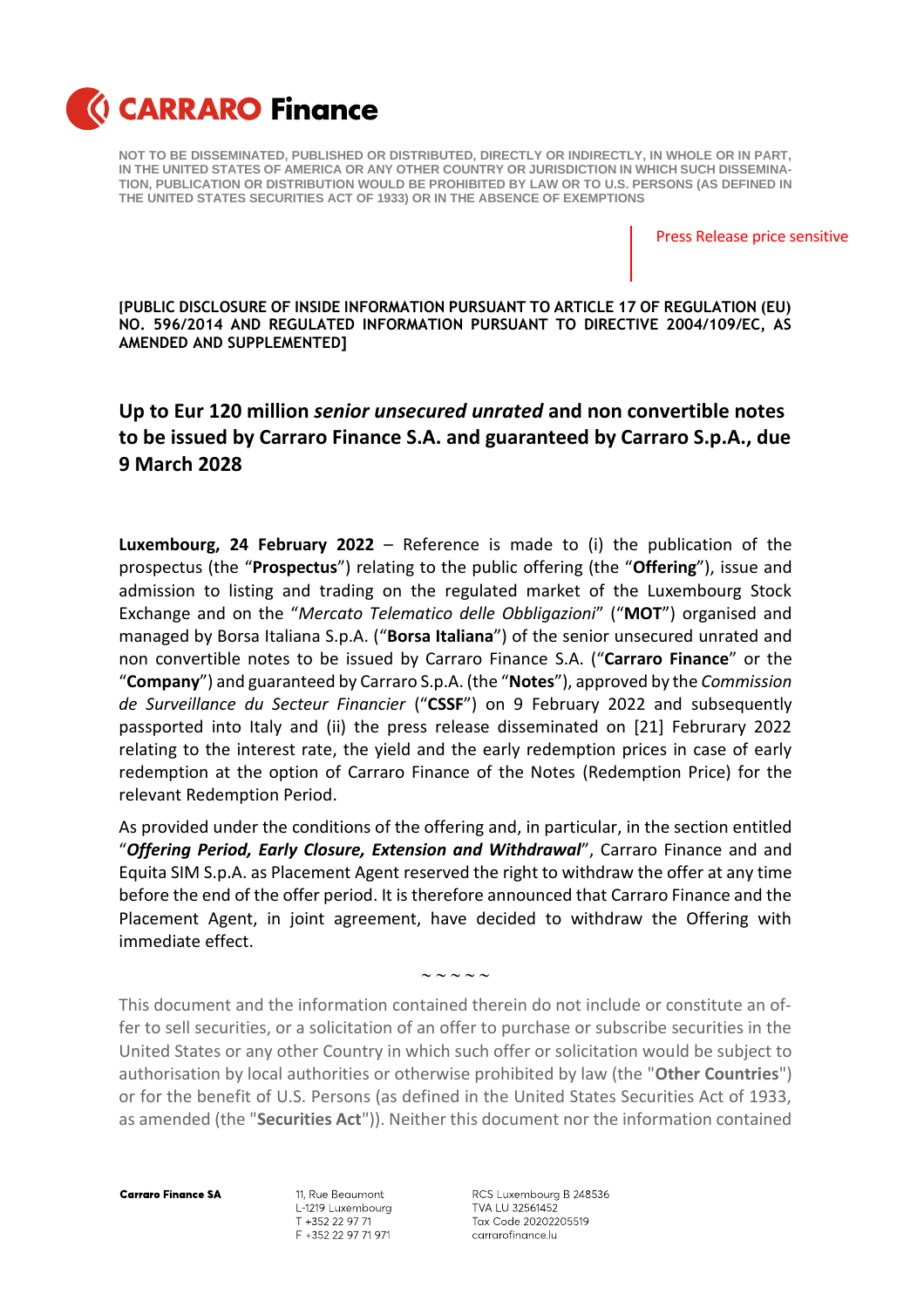

**NOT TO BE DISSEMINATED, PUBLISHED OR DISTRIBUTED, DIRECTLY OR INDIRECTLY, IN WHOLE OR IN PART, IN THE UNITED STATES OF AMERICA OR ANY OTHER COUNTRY OR JURISDICTION IN WHICH SUCH DISSEMINA-TION, PUBLICATION OR DISTRIBUTION WOULD BE PROHIBITED BY LAW OR TO U.S. PERSONS (AS DEFINED IN THE UNITED STATES SECURITIES ACT OF 1933) OR IN THE ABSENCE OF EXEMPTIONS**

Press Release price sensitive

therein constitute or form part of an offer to sell, or a solicitation of an offer to buy, any securities in the United States.

Any offer to the public will be made in Luxembourg and Italy on the basis of the Prospectus approved by the Luxembourg *Commission de Surveillance du Secteur Financier* and passported in Italy in accordance with applicable regulatory provisions. This document, any part of it or its distribution may not form the basis of, nor may reliance be placed on the same with respect to, any investment decision or arrangement. The Notes have not been and will not be registered in the United States under the Securities Act, or under the laws of Other Countries. The Notes may not be offered or sold in the United States.

In the United Kingdom, this press release is only intended for use by persons who (i) have professional experience in matters relating to investments falling within the scope of section 19(2) of the Financial Services and Markets Act 2000 (Financial Promotion) Order 2005 as amended (the "**Order**") or (ii) are "high net worth entities" and other persons to whom this press release may lawfully be sent as defined in Section 49(2) of the Order, or (iii) are persons referred to in Sections 48, 50 and 50A of the Order, or (iv) are persons to whom this press release may lawfully be sent under current legislation (collectively, the "relevant parties"). Any investment activity to which this release relates will be undertaken with, and be available exclusively to, relevant parties. Any party that is not a relevant party should not act on, or rely on, this communication and its contents.

This press release has been prepared on the assumption that any offer of securities pursuant to the Regulation (EU) no. 2017/1129 of the European Parliament and Council of 14 June 2017 (the "**Prospectus Regulation**") in any member State of the European Economic Area ("**EEA**") (each a "**Relevant Member State**"), and except in the case of a public offering in Italy and Luxembourg on the basis of an English language prospectus approved by the Luxembourg *Commission de Surveillance du Secteur Financier* and passported into Italy in accordance with applicable regulatory provisions together with the Italian translation of the summary note (the "**Permitted Public Offering**") will be made pursuant to an exemption from the requirement to publish a prospectus for offers of securities provided for in the Prospectus Regulations. Investors should not subscribe any securities to which this press release relates except on the basis of the information contained in the Prospectus.

This document is a press release and not a prospectus pursuant to the Prospectus Regulation.

Solely for the purposes of the product governance obligations provided for: (a) in Directive 2014/65/EU on markets in financial instruments, as amended ("**MiFID II**"); (b) in Articles 9 and 10 of Delegated Directive (EU) 593/2017 supplementing the MiFID II directive; and

**Carraro Finance SA** 

11, Rue Beaumont L-1219 Luxembourg T +352 22 97 71 F +352 22 97 71 971

RCS Luxembourg B 248536 TVA LU 32561452 Tax Code 20202205519 carrarofinance.lu